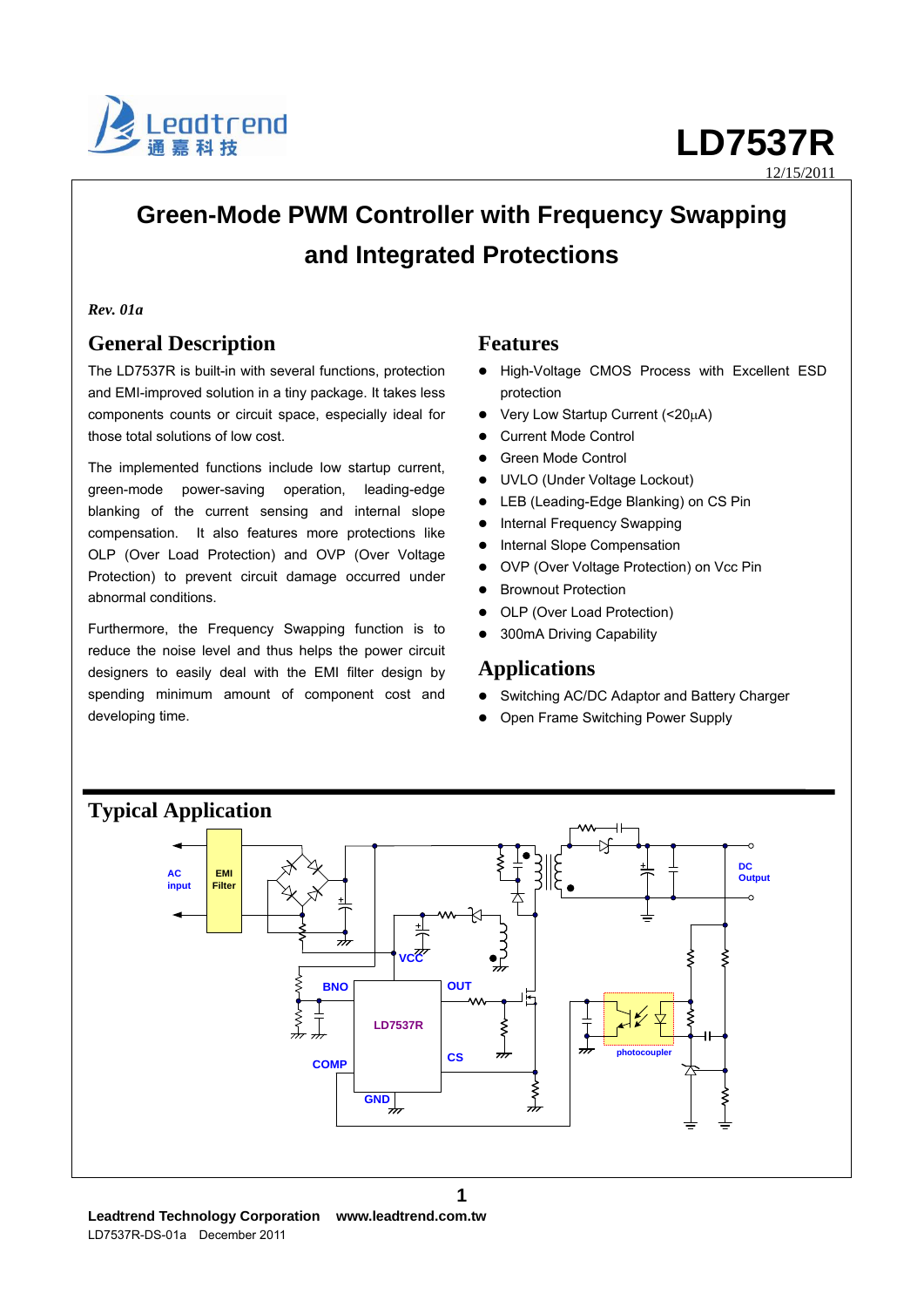

# **Pin Configuration**





YY, Y : Year code (D: 2004, E: 2005…..) WW, W : Week code PP : Production code P37R : LD7537R

# **Ordering Information**

| Part number | Package  |               | <b>Top Mark</b> | Shipping           |
|-------------|----------|---------------|-----------------|--------------------|
| LD7537R GL  | $SOT-26$ | Green Package | YWP/37R         | 3000 /tape & reel  |
| LD7537R GN  | DIP-8    | Green Package | LD7537R GN      | 3600 /tube /Carton |

# **Protection Mode**

| <b>Switching Freq.</b> | <b>VCC OVP</b> | OLP                 | <b>BNO Pin</b> |
|------------------------|----------------|---------------------|----------------|
| 65kHz                  | Auto recovery  | Auto recovery/ 65ms | Auto recovery  |

## **Pin Descriptions**

| <b>SOT-26</b> | DIP-8 | <b>NAME</b> | <b>FUNCTION</b>                                                                                                                                                                                                  |
|---------------|-------|-------------|------------------------------------------------------------------------------------------------------------------------------------------------------------------------------------------------------------------|
|               | 8     | <b>GND</b>  | Ground                                                                                                                                                                                                           |
| 2             | 7     | <b>COMP</b> | Voltage feedback pin (same as the COMP pin in UC384X). Connect<br>a photo-coupler to close the control loop and achieve the regulation.                                                                          |
| 3             | 5     | <b>BNO</b>  | Brownout Protection Pin. Connect a resistor divider between this pin<br>and bulk capacitor voltage to set the brownout level. If the voltage is<br>less than threshold voltage, the PWM output will be disabled. |
| 4             | 4     | CS.         | Current sense pin, connect it to sense the MOSFET current                                                                                                                                                        |
| 5             | 2     | <b>VCC</b>  | Supply voltage pin                                                                                                                                                                                               |
| 6             |       | OUT         | Gate drive output to drive the external MOSFET                                                                                                                                                                   |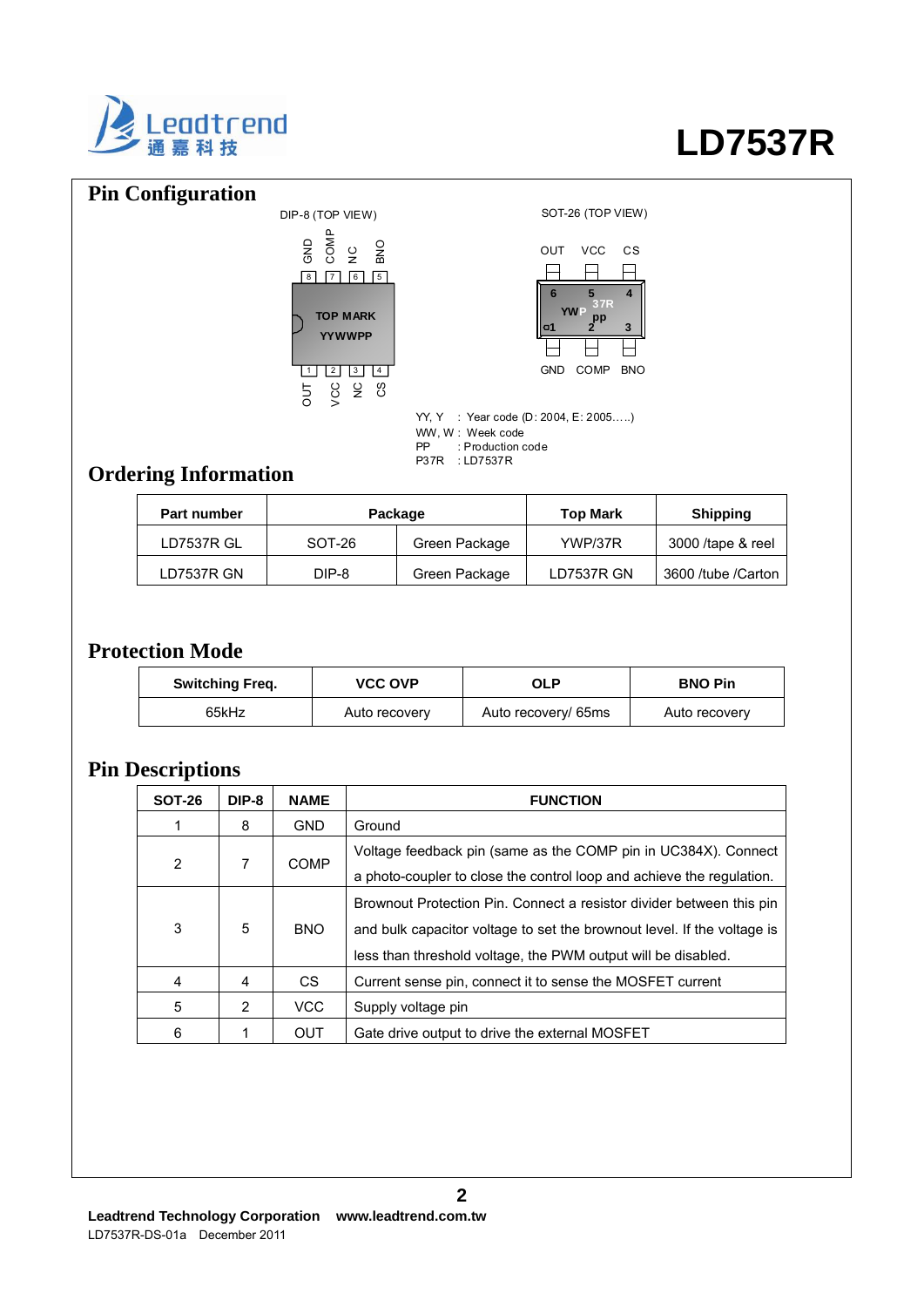

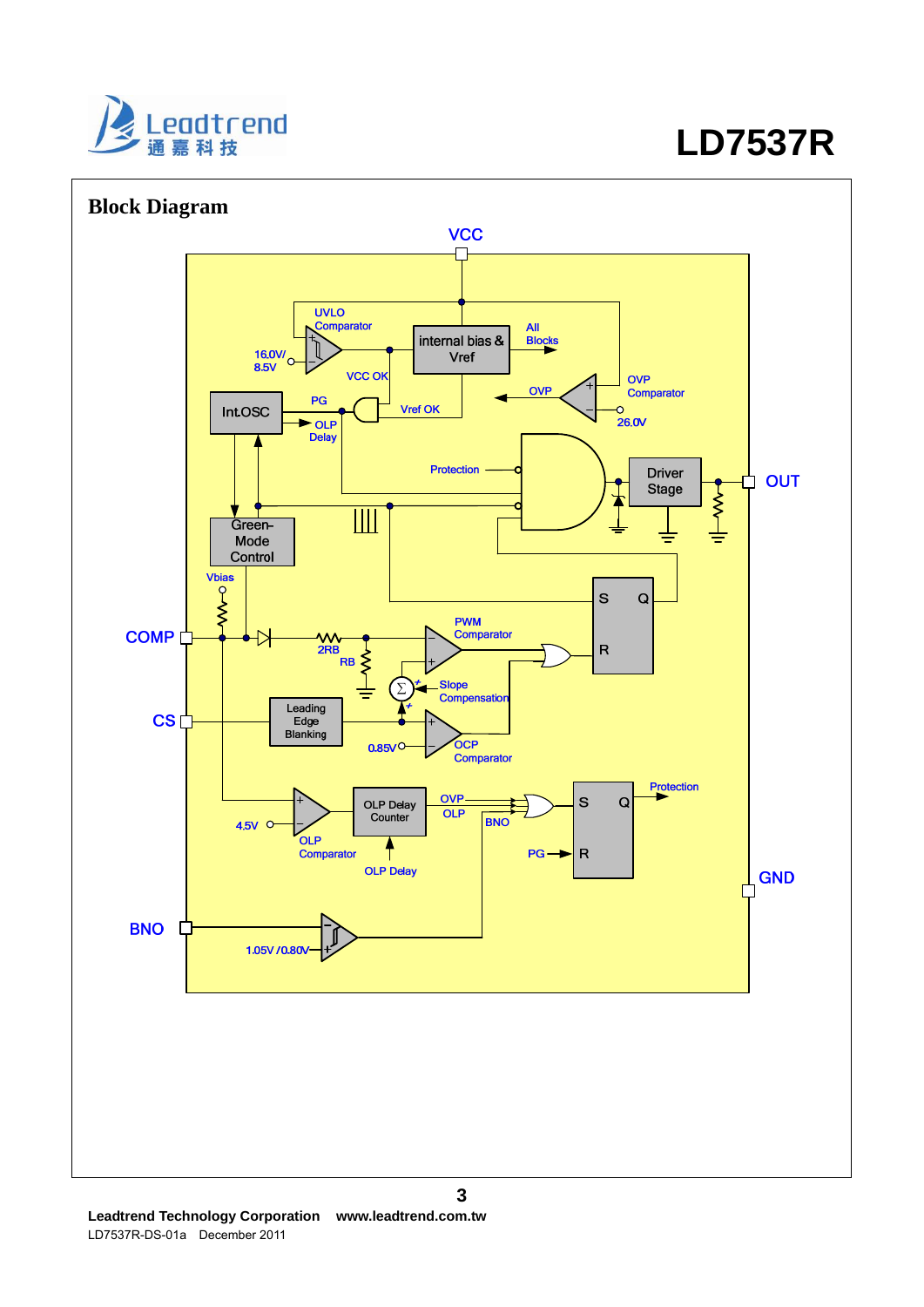

# **Absolute Maximum Ratings**

|                                                                                                                | $-0.3V - 29V$                                        |
|----------------------------------------------------------------------------------------------------------------|------------------------------------------------------|
|                                                                                                                | $-0.3V - 6V$                                         |
| OUT                                                                                                            | $-0.3V - Vcc + 0.3V$                                 |
|                                                                                                                | $150^{\circ}$ C                                      |
|                                                                                                                | -40 $\rm ^{\circ}C$ to 85 $\rm ^{\circ}C$            |
|                                                                                                                | -40 $\mathrm{^{\circ}C}$ to 125 $\mathrm{^{\circ}C}$ |
|                                                                                                                | -65 $\degree$ C to 150 $\degree$ C                   |
|                                                                                                                | $250^{\circ}$ C/W                                    |
|                                                                                                                | $100^{\circ}$ C/W                                    |
|                                                                                                                | 250mW                                                |
|                                                                                                                | 650mW                                                |
|                                                                                                                | $260^{\circ}$ C                                      |
|                                                                                                                | 2.5 KV                                               |
| ESD Voltage Protection, Machine Model [111] [11] University Montage Protection, Machine Model [11] [12] [12] [ | 250 V                                                |
| Gate Output Current                                                                                            | 300 <sub>m</sub> A                                   |

### **Caution:**

Stresses beyond the ratings specified in "Absolute Maximum Ratings" may cause permanent damage to the device. This is a stress only rating and operation of the device at these or any other conditions above those indicated in the operational sections of this specification is not implied.

# **Recommended Operating Conditions**

| Item                    | Min. | Max. | Unit |
|-------------------------|------|------|------|
| Supply Voltage Vcc      | 10   | 24   |      |
| Start-up resistor Value | 540K | 1.8M |      |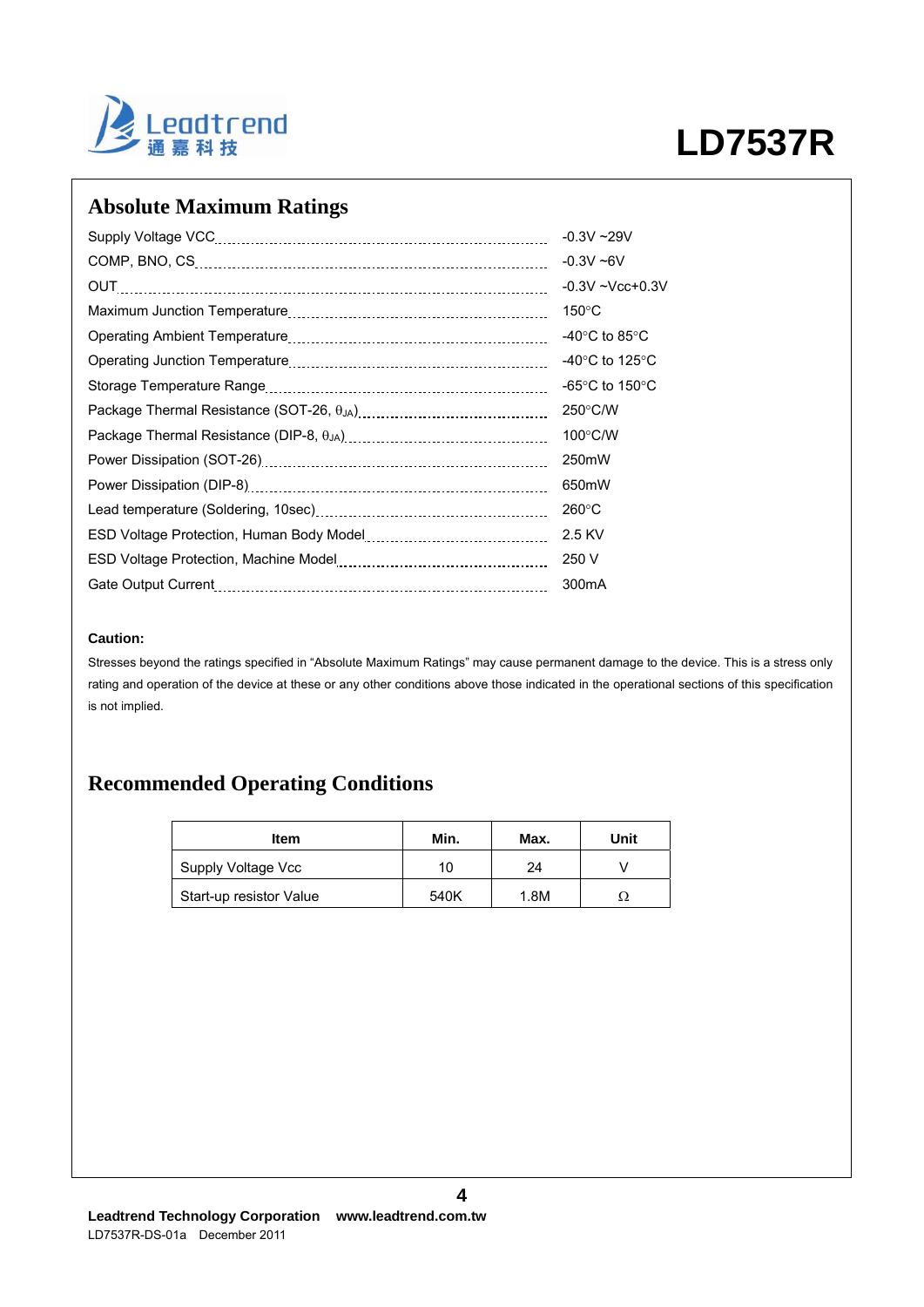

## **Electrical Characteristics**

 $(T_A = +25^{\circ}C$  unless otherwise stated,  $V_{CC} = 15.0V$ )

| <b>PARAMETER</b>                           | <b>CONDITIONS</b>                            | <b>MIN</b> | <b>TYP</b> | <b>MAX</b>   | <b>UNITS</b> |
|--------------------------------------------|----------------------------------------------|------------|------------|--------------|--------------|
| <b>Supply Voltage (Vcc Pin)</b>            |                                              |            |            |              |              |
| <b>Startup Current</b>                     |                                              |            | 12         | 20           | μA           |
|                                            | $V_{\text{COMP}} = 0V$                       |            | 1.0        |              | mA           |
| <b>Operating Current</b>                   | $V_{COMP} = 3V$                              |            | 2.0        |              | mA           |
| (with 1nF load on OUT pin)                 | OLP Tripped/ Auto                            |            | 0.47       |              | mA           |
|                                            | OVP Tripped/ Auto                            |            | 0.47       |              | mA           |
| UVLO (off)                                 |                                              | 7.5        | 8.5        | 9.5          | V            |
| UVLO (on)                                  |                                              | 15         | 16         | 17           | V            |
| <b>OVP Level</b>                           |                                              | 25         | 26         | 27           | $\vee$       |
| <b>Voltage Feedback (Comp Pin)</b>         |                                              |            |            |              |              |
| <b>Short Circuit Current</b>               | V <sub>COMP</sub> =0V                        |            | 0.25       |              | mA           |
| Open Loop Voltage                          | COMP pin open                                |            | 5.4        |              | V            |
| Green Mode Threshold VCOMP                 |                                              |            | 2.4        |              | $\vee$       |
| Zero Duty Threshold VCOMP                  |                                              |            | 1.5        |              | $\vee$       |
| Zero Duty Hysteresis                       |                                              |            | 100        |              | mV           |
| <b>Current Sensing (CS Pin)</b>            |                                              |            |            |              |              |
| Maximum Input Voltage, V <sub>CS OFF</sub> |                                              | 0.8        | 0.85       | 0.9          | $\vee$       |
| Leading Edge Blanking Time                 |                                              |            | 230        |              | ns           |
| Internal Slope Compensation                | 0% to D <sub>MAX</sub> . (Linearly increase) |            | 300        |              | mV           |
| Input impedance                            |                                              | 1          |            |              | MΩ           |
| Delay to Output                            |                                              |            | 100        |              | ns           |
| <b>Oscillator for Switching Frequency</b>  |                                              |            |            |              |              |
| Frequency, FREQ                            |                                              | 60         | 65         | 70           | kHz          |
| Green Mode Frequency, FREQG                |                                              |            | 22         |              | <b>kHz</b>   |
| <b>Trembling Frequency</b>                 |                                              |            | $\pm$ 4.0  |              | kHz          |
| Temp. Stability                            | $(-20^{\circ}C - 85^{\circ}C)$               |            | 5          |              | $\%$         |
| <b>Voltage Stability</b>                   | (VCC=11V-25V)                                |            |            | 1            | $\%$         |
| <b>Gate Drive Output (OUT Pin)</b>         |                                              |            |            |              |              |
| Output Low Level                           | VCC=15V, lo=20mA                             |            |            | $\mathbf{1}$ | $\sf V$      |
| Output High Level                          | VCC=15V, Io=20mA                             | 8          |            |              | V            |
| <b>Rising Time</b>                         | Load Capacitance=1000pF                      |            | 170        | 350          | ns           |
| <b>Falling Time</b>                        | Load Capacitance=1000pF                      |            | 50         | 100          | ns           |
| Output High Clamp Level                    | VCC=20V                                      |            | 16         |              | V            |
| Max. Duty                                  |                                              |            | 75         |              | $\%$         |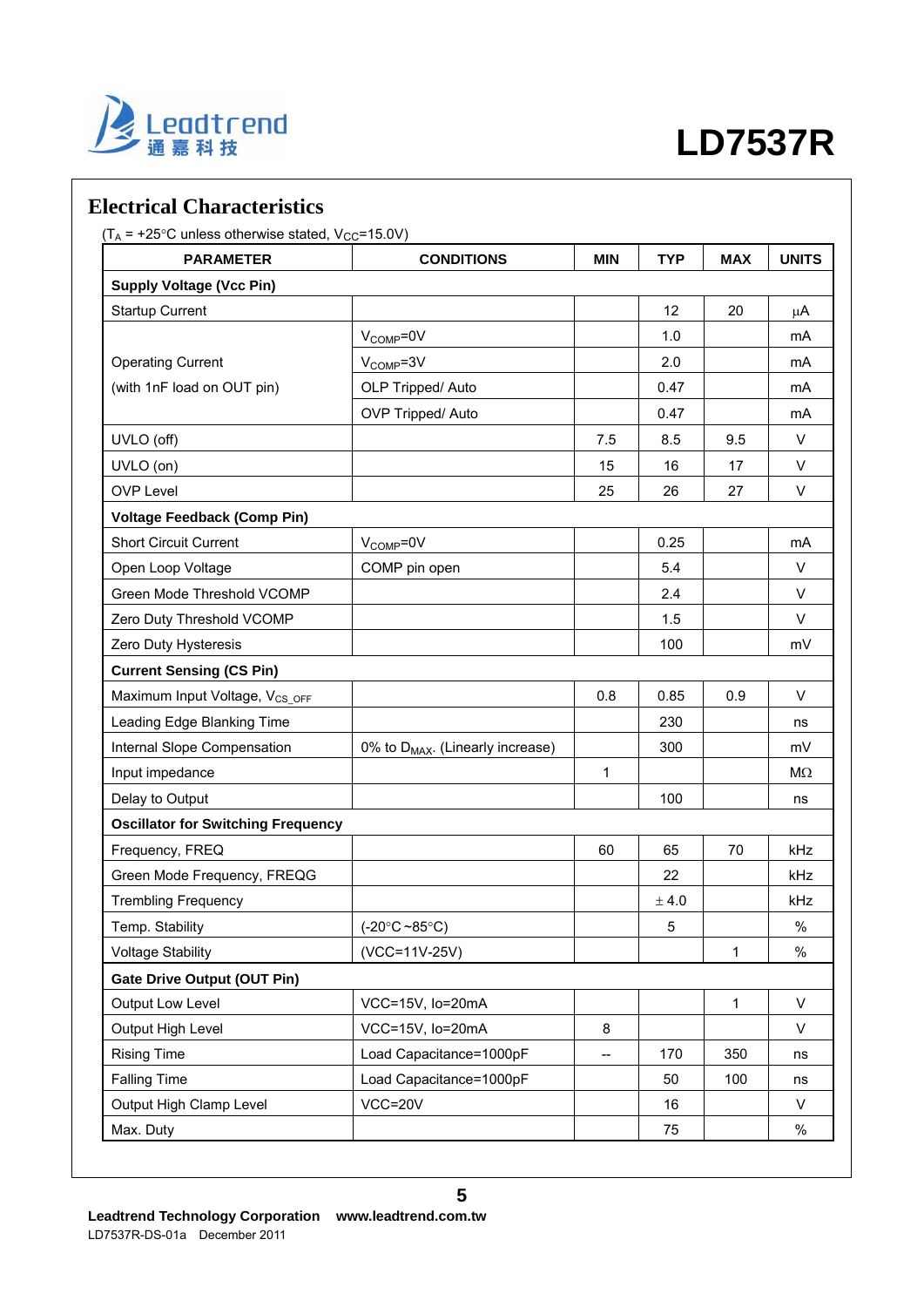

| <b>PARAMETER</b>                     | <b>CONDITIONS</b> | <b>MIN</b> | <b>TYP</b> | <b>MAX</b> | <b>UNITS</b> |
|--------------------------------------|-------------------|------------|------------|------------|--------------|
| <b>OLP (Over Load Protection)</b>    |                   |            |            |            |              |
| OLP Trip Level                       |                   | 4.3        | 4.5        | 4.7        | $\vee$       |
| OLP Delay Time                       |                   | 55         | 65         | 75         | ms           |
| <b>Brownout Protection (BNO Pin)</b> |                   |            |            |            |              |
| Brownout Turn-On Trip Level          |                   | 1.00       | 1.05       | 1.10       | V            |
| Brownout Turn-Off Trip Level         |                   | 0.75       | 0.80       | 0.85       | $\vee$       |
| <b>BNO Pin De-bounce Time</b>        |                   |            | 250        |            | <b>us</b>    |
| On Chip OTP (Over Temperature)       |                   |            |            |            |              |
| <b>OTP Level</b>                     |                   |            | 140        |            | °C           |
| <b>OTP Hysteresis</b>                |                   |            | 30         |            | $^{\circ}C$  |
| <b>Soft Start Duration</b>           |                   |            |            |            |              |
| <b>Soft Start Duration</b>           |                   |            | 2          |            | ms           |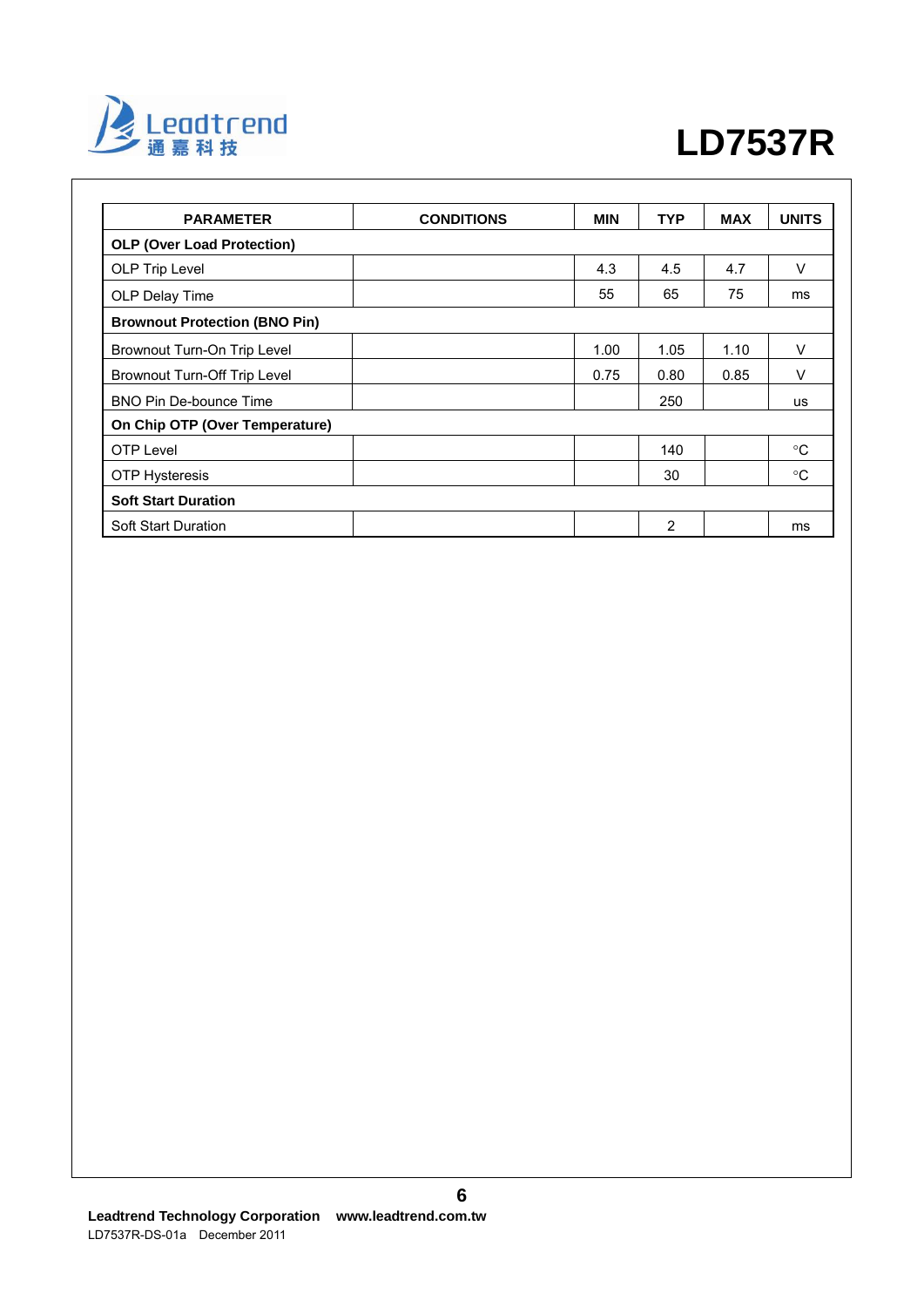



**Leadtrend Technology Corporation www.leadtrend.com.tw**  LD7537R-DS-01a December 2011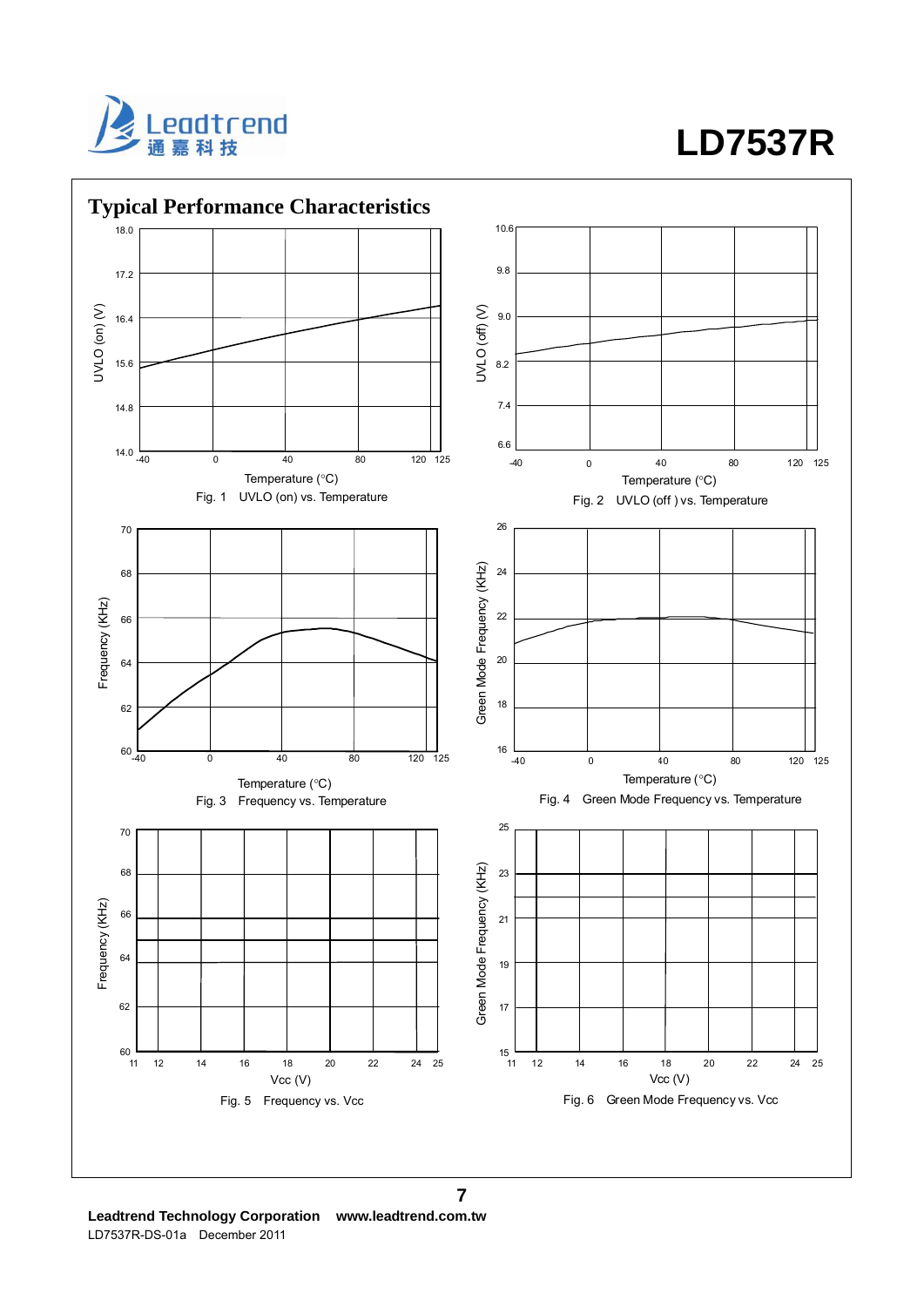

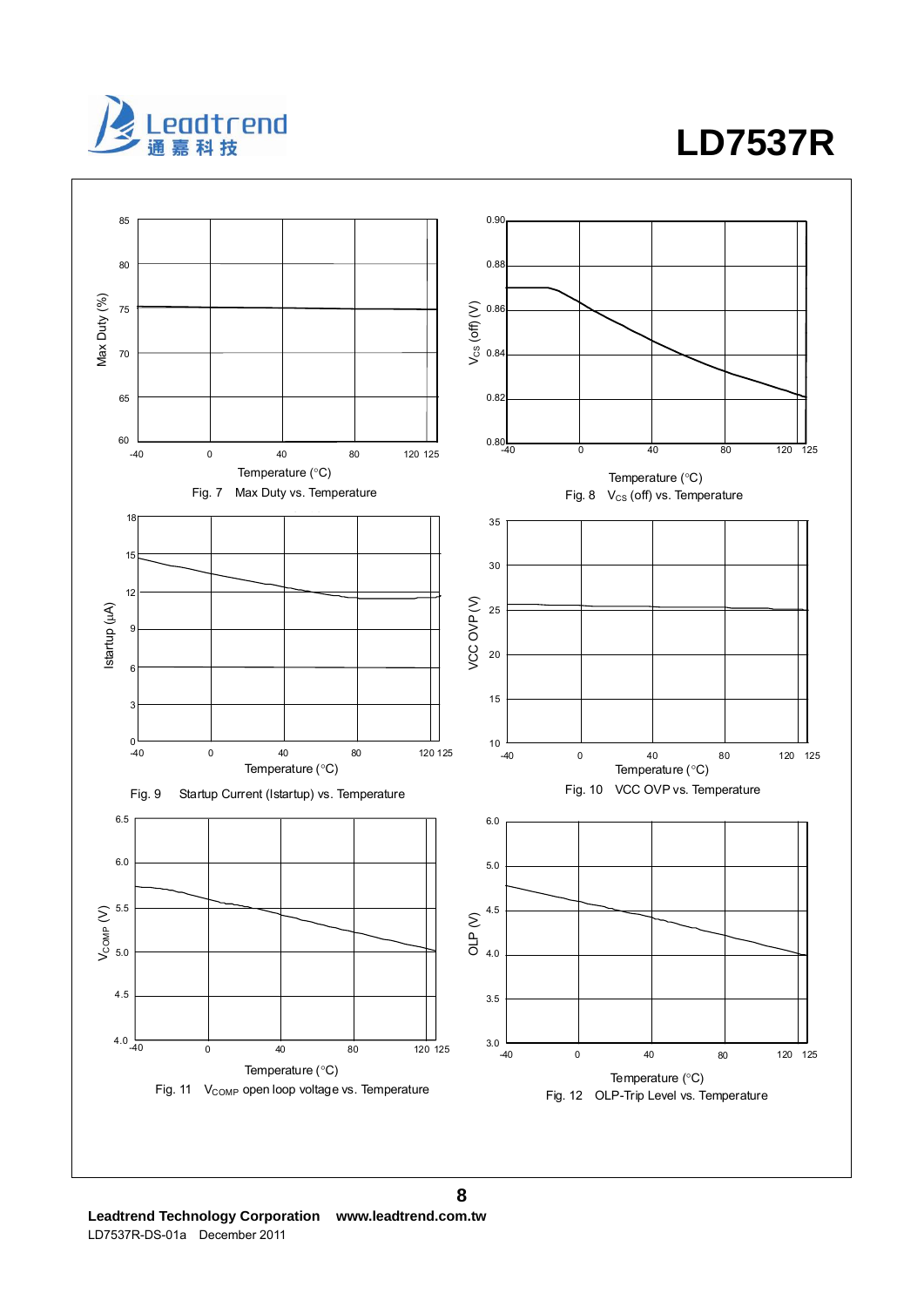

## **Application Information**

### **Operation Overview**

The LD7537R meets the green-power requirement and is intended for the use in those modern switching power suppliers and adaptors which demand higher power efficiency and power-saving. It integrated more functions to reduce the external components counts and the size. Its major features are described as below.

### **Under Voltage Lockout (UVLO)**

An UVLO comparator is implemented in it to detect the voltage on the VCC pin. It would assure the supply voltage enough to turn on the LD7537R PWM controller and further to drive the power MOSFET. As shown in Fig. 13, a hysteresis is built in to prevent the shutdown from the voltage dip during startup. The turn-on and turn-off threshold level are set at 16.0V and 8.5V, respectively.





### **Startup Current and Startup Circuit**

The typical startup circuit to generate  $V_{CC}$  of the LD7537R is shown in Fig. 14. During the startup transient, the  $V_{\text{CC}}$ is below UVLO threshold. Before it has sufficient voltage to develop OUT pulse to drive the power MOSFET, R1 will provide the startup current to charge the capacitor C1. Once  $V_{CC}$  obtains enough voltage to turn on the LD7537R and further to deliver the gate drive signal, it will enable the auxiliary winding of the transformer to provide supply current. Lower startup current requirement on the PWM controller will help to increase the value of R1 and then reduce the power consumption on R1. By using CMOS process and the special circuit design, the maximum startup current for LD7537R is only 20μA.

If a higher resistance value of the R1 is chosen, it will usually take more time to start up. To carefully select the value of R1 and C1 will optimize the power consumption and startup time.



## **Current Sensing and Leading-edge Blanking**

The typical current mode of PWM controller feedbacks both current signal and voltage signal to close the control loop and achieve regulation. As shown in Fig. 15, the LD7537R detects the primary MOSFET current from the CS pin, which is not only for the peak current mode control but also for the pulse-by-pulse current limit. The maximum voltage threshold of the current sensing pin is set at 0.85V. From above, the MOSFET peak current can be obtained from below.

$$
I_{PEAK(MAX)} = \frac{0.85V}{R_S}
$$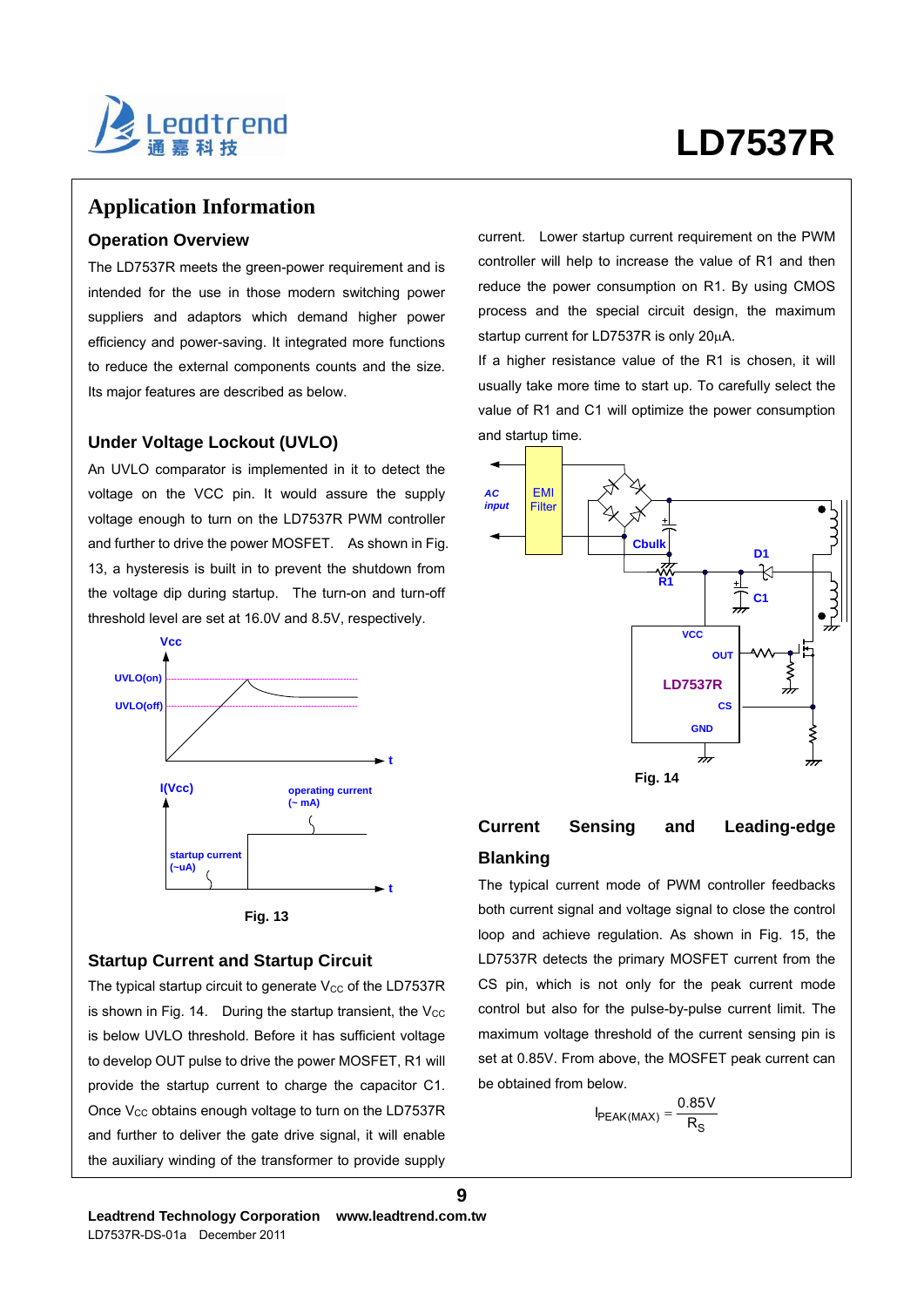



A 230nS leading-edge blanking (LEB) time is included in the input of CS pin to prevent the false-trigger from the current spike. In the low power applications, if the total pulse width of the turn-on spikes is less than 230nS and the negative spike on the CS pin below -0.3V, the R-C filter is free to eliminate. (As shown in Fig.16).

However, the total pulse width of the turn-on spike is determined according to output power, circuit design and PCB layout. It is strongly recommended to adopt a smaller R-C filter (as shown in Fig. 17) for larger power application to avoid the CS pin being damaged by the negative turn-on spike.

#### **Output Stage and Maximum Duty-Cycle**

An output stage of a CMOS buffer, with typical 300mA driving capability, is incorporated to drive a power MOSFET directly. And the maximum duty-cycle of LD7537R is limited to 75% to avoid the transformer saturation.

### **Voltage Feedback Loop**

The voltage feedback signal is provided from the TL431 at the secondary side through the photo-coupler to the COMP pin of the LD7537R. Similar to UC3842, the LD7537R would carry a diode voltage offset at the stage to feed the voltage divider at the ratio of RA and RB, that is,

$$
\mathsf{LD7537R}
$$

$$
V_{-(PWM_{COMPARATOR})} = \frac{RB}{RA + RB} \times (V_{COMP} - V_F)
$$

A pull-high resistor is embedded internally and can be eliminated externally.

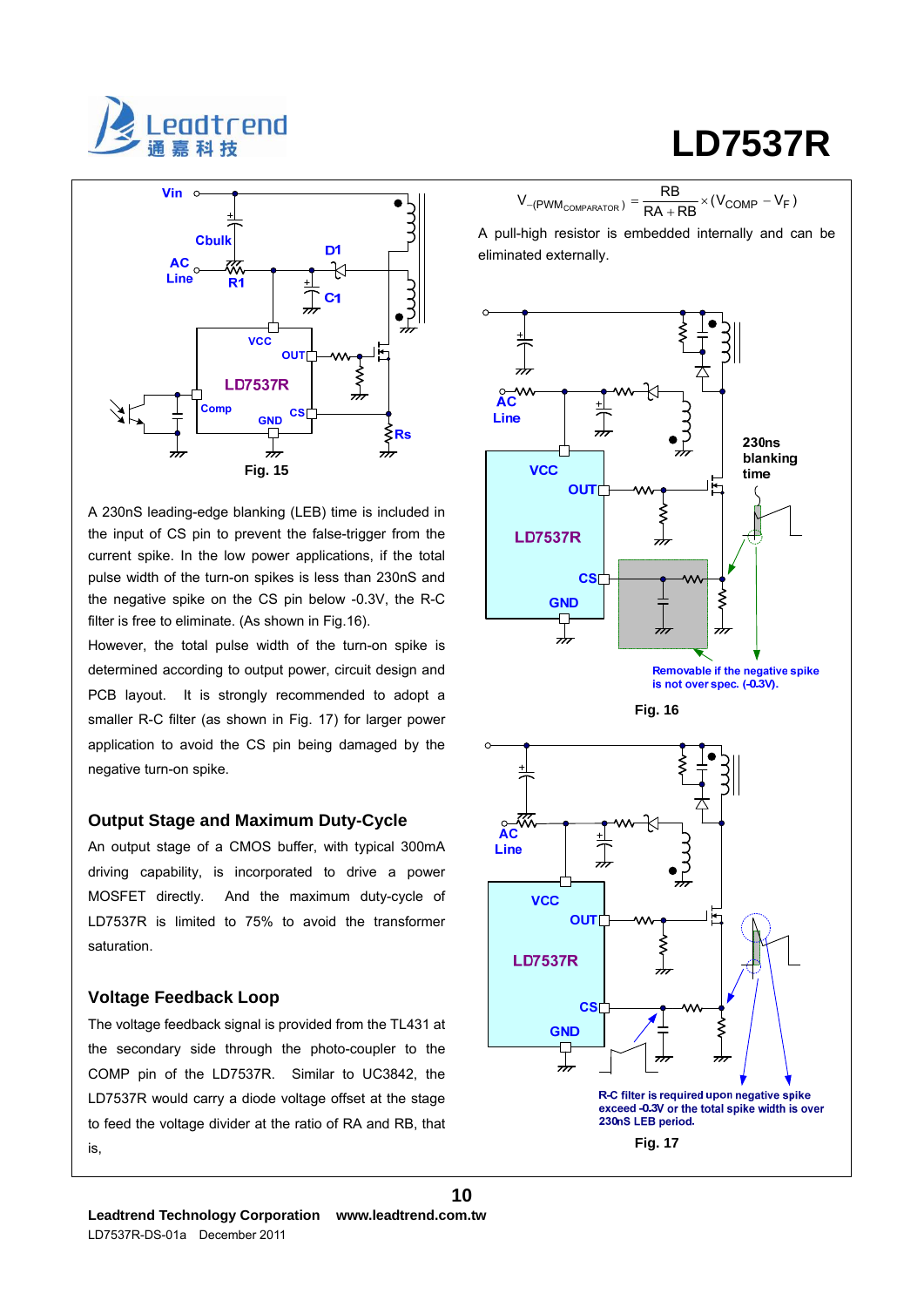

### **Internal Slope Compensation**

In the conventional applications, the problem of the stability is a critical issue for current mode controlling, when it operates over 50% duty-cycle. As UC384X, It takes slope compensation from injecting the ramp signal of the RT/CT pin through a coupling capacitor. It therefore requires no extra design for the LD7537R since it has integrated it already.

### **On/Off Control**

The LD7537R can be turned off by pulling COMP pin lower than 1.5V. The gate output pin of the LD7537R will be disabled immediately under such condition. The off-mode can be released when the pull-low signal is removed.

# **Over Load Protection (OLP) - Auto Recovery**

To protect the circuit from damage due to over-load condition and short or open-loop condition, the LD7537R is implemented with smart OLP function. It also features auto recovery function; see Fig. 18 for the waveform. In case of fault condition, the feedback system will force the voltage loop toward the saturation and then pull the voltage high on COMP pin (VCOMP). When the  $V_{\text{COMP}}$ ramps up to the OLP threshold of 4.5V and continues over OLP delay time, the protection will be activated and then turn off the gate output to stop the switching of power circuit.

With the protection mechanism, the average input power will be minimized to remain the component temperature and stress within the safe operating area.



# **OVP (Over Voltage Protection) on Vcc - Auto Recovery**

The maximum VGS ratings of the power MOSFETs are mostly for 30V. To prevent the VGS enter fault condition, LD7537R series are implemented with OVP function on Vcc. Whenever the Vcc voltage is higher than the OVP threshold, the output gate drive circuit will be shutdown simultaneously and the switching of the power MOSFET is disabled until the next UVLO(on).

The Vcc OVP functions of LD7537R are auto-recoverable. If the OVP condition, usually caused by open-loop of feedback, is not released, the Vcc will tripped the OVP level again and re-shutdown the output. The Vcc works in hiccup mode. Figure 19 shows its operation.

Otherwise, when the OVP condition is removed, the Vcc level will be resumed and the output will automatically return to the normal operation.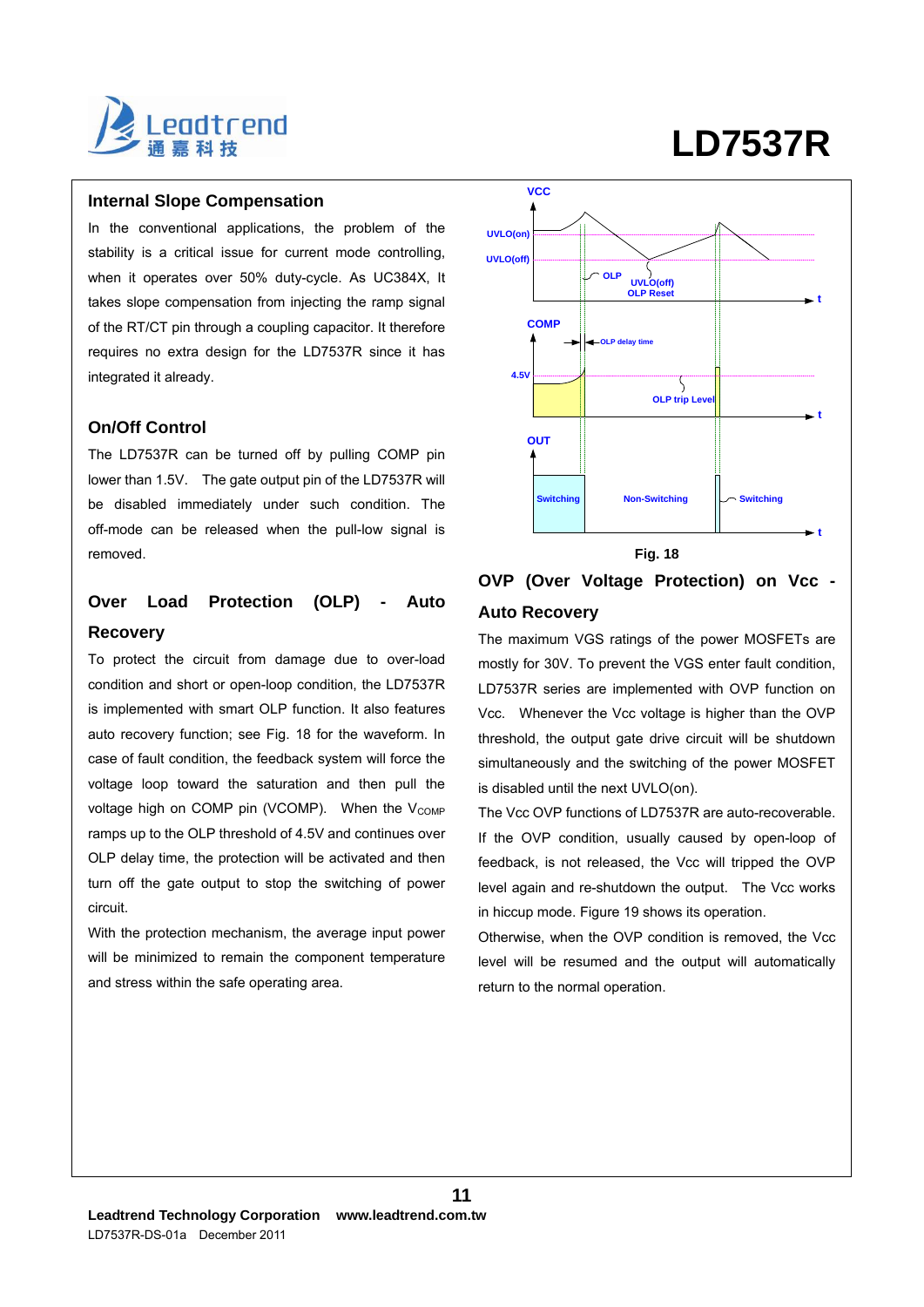



#### **Brownout Protection**

The LD7537R programmable to set the brownout protection point though BNO pin. The voltage across the BNO pin is proportional to the bulk capacitor voltage, referred as the line voltage. A brownout comparator is implemented to detect the abnormal line condition. As soon as the condition is detected, it will shut down the controller to prevent the damage. Figure 20 shows the operation. When VBNO falls below 0.80V, the gate output will be kept off even Vcc has already achieved UVLO(ON). It therefore makes Vcc hiccup between UVLO(ON) and UVLO(OFF). Unless the line voltage is large enough to pull VBNO larger than 1.05V, the gate output will not start switching even when the next UVLO(ON) is tripped. A hysteresis is implemented to prevent the false trigger during turn-on and turn-off. Figure 20 shows the circuit.

# **Line Voltage** V<sub>RNO</sub> 1.05V 0.80 **Normal Range** Vec UVLO(on) UVLO(off) OUT Non-<br>Switching Non-Switching **Switching**



#### **Oscillator and Switching Frequency**

The LD537R is implemented with Frequency Swapping function which helps the power supply designers to both optimize EMI performance and lower system cost. The switching frequency substantially centers at 65KHz, and swap between a range of ±4KHz.

#### **Green-Mode Operation**

By using the green-mode control, the switching frequency can be reduced under the light load condition. This feature helps to improve the efficiency in light load conditions. The green-mode control is Leadtrend Technology's own property.

### **Fault Protection**

**12**

There are several critical protections integrated in the LD7537R to prevent from damage to the power supply.

# **LD7537R**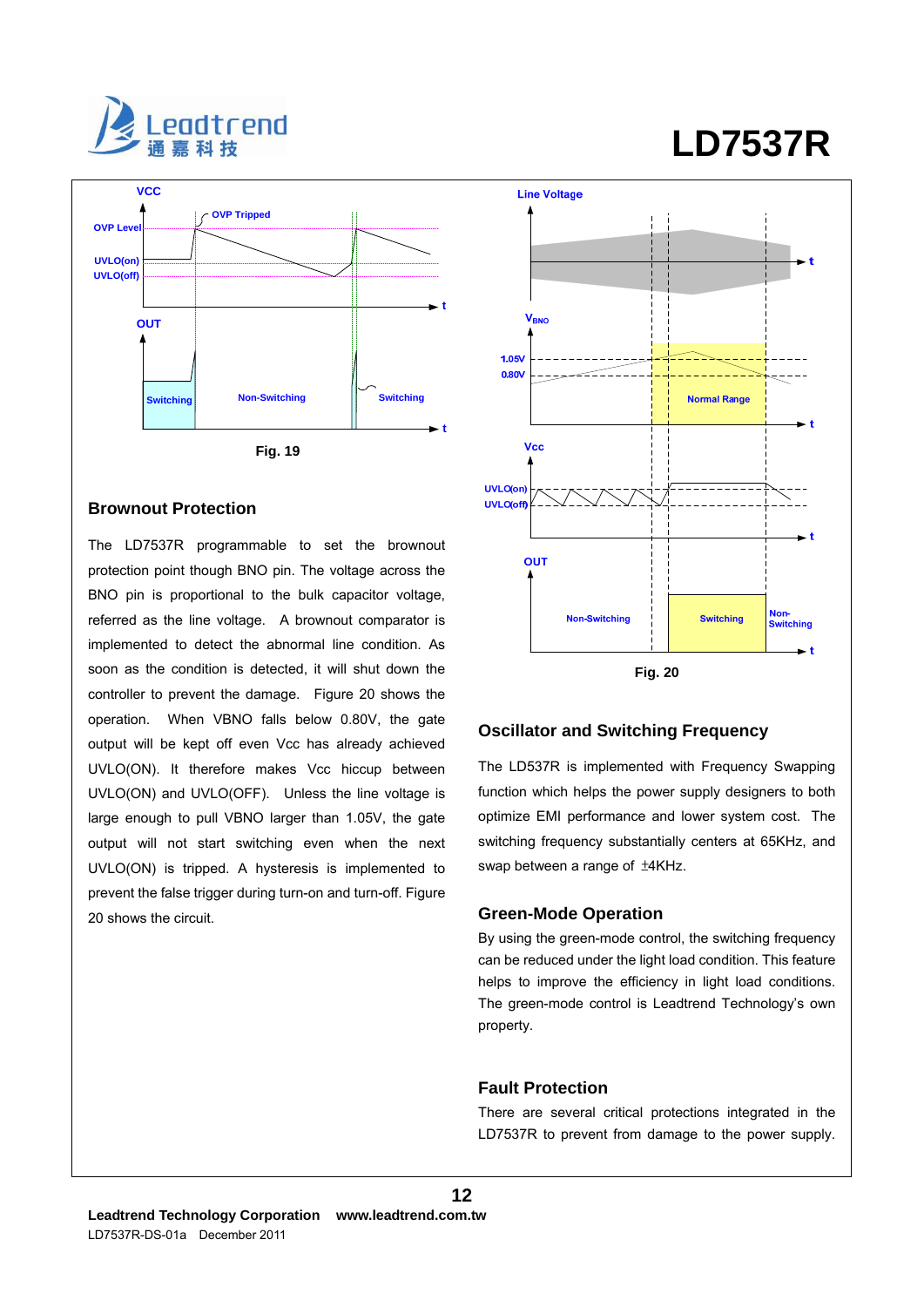

Those damages usually come from open or short conditions on the pins of LD7537R.

In case under such conditions listed below, the gate output will turn off immediately to protect the power circuit.

- 1. CS pin floating
- 2. COMP pin floating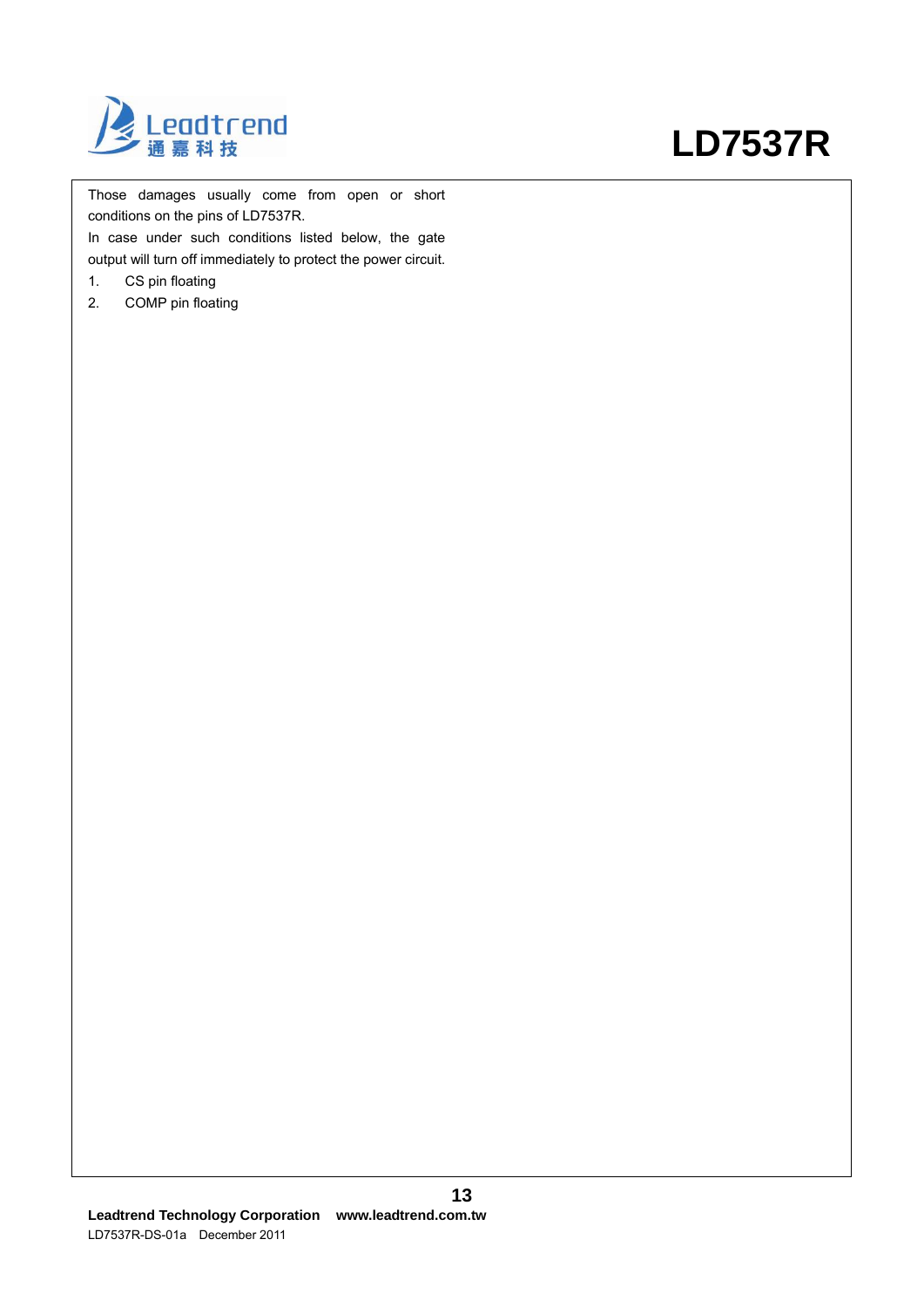



**Leadtrend Technology Corporation www.leadtrend.com.tw**  LD7537R-DS-01a December 2011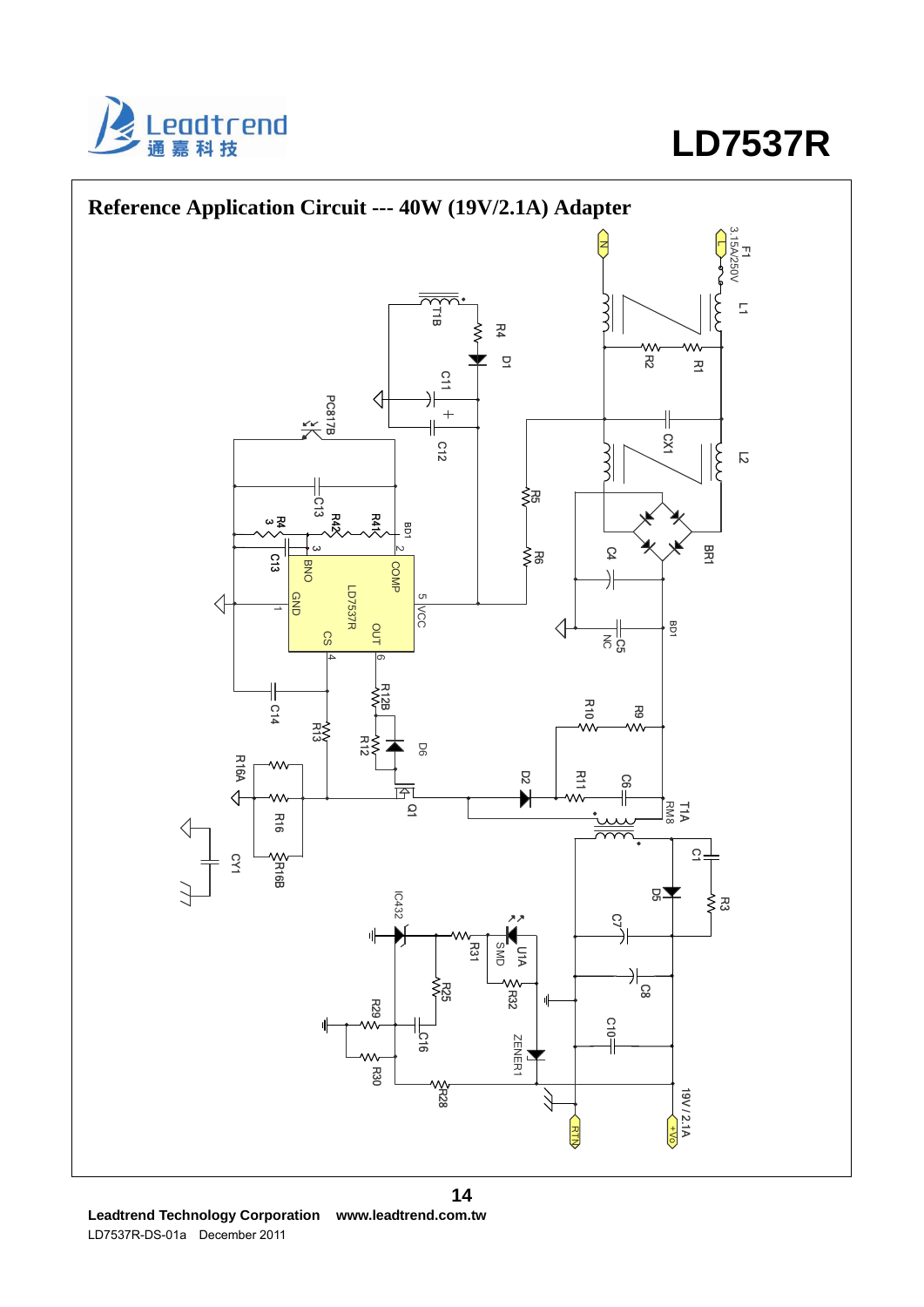

# **Package Information**

**SOT-26** 





| Symbol | <b>Dimension in Millimeters</b> |              | <b>Dimensions in Inches</b> |              |  |
|--------|---------------------------------|--------------|-----------------------------|--------------|--|
|        | Min                             | <b>Max</b>   | Min                         | <b>Max</b>   |  |
| A      | 2.692                           | 3.099        | 0.106                       | 0.122        |  |
| B      | 1.397                           | 1.803        | 0.055                       | 0.071        |  |
| С      |                                 | 1.450        |                             | 0.057        |  |
| D      | 0.300                           | 0.500        | 0.012                       | 0.020        |  |
| F      | 0.95 TYP                        |              | 0.037 TYP                   |              |  |
| H      | 0.080                           | 0.254        | 0.003                       | 0.010        |  |
|        | 0.050                           | 0.150        | 0.002                       | 0.006        |  |
| J      | 2.600                           | 3.000        | 0.102                       | 0.118        |  |
| M      | 0.300                           | 0.600        | 0.012                       | 0.024        |  |
| θ      | $0^{\circ}$                     | $10^{\circ}$ | $0^{\circ}$                 | $10^{\circ}$ |  |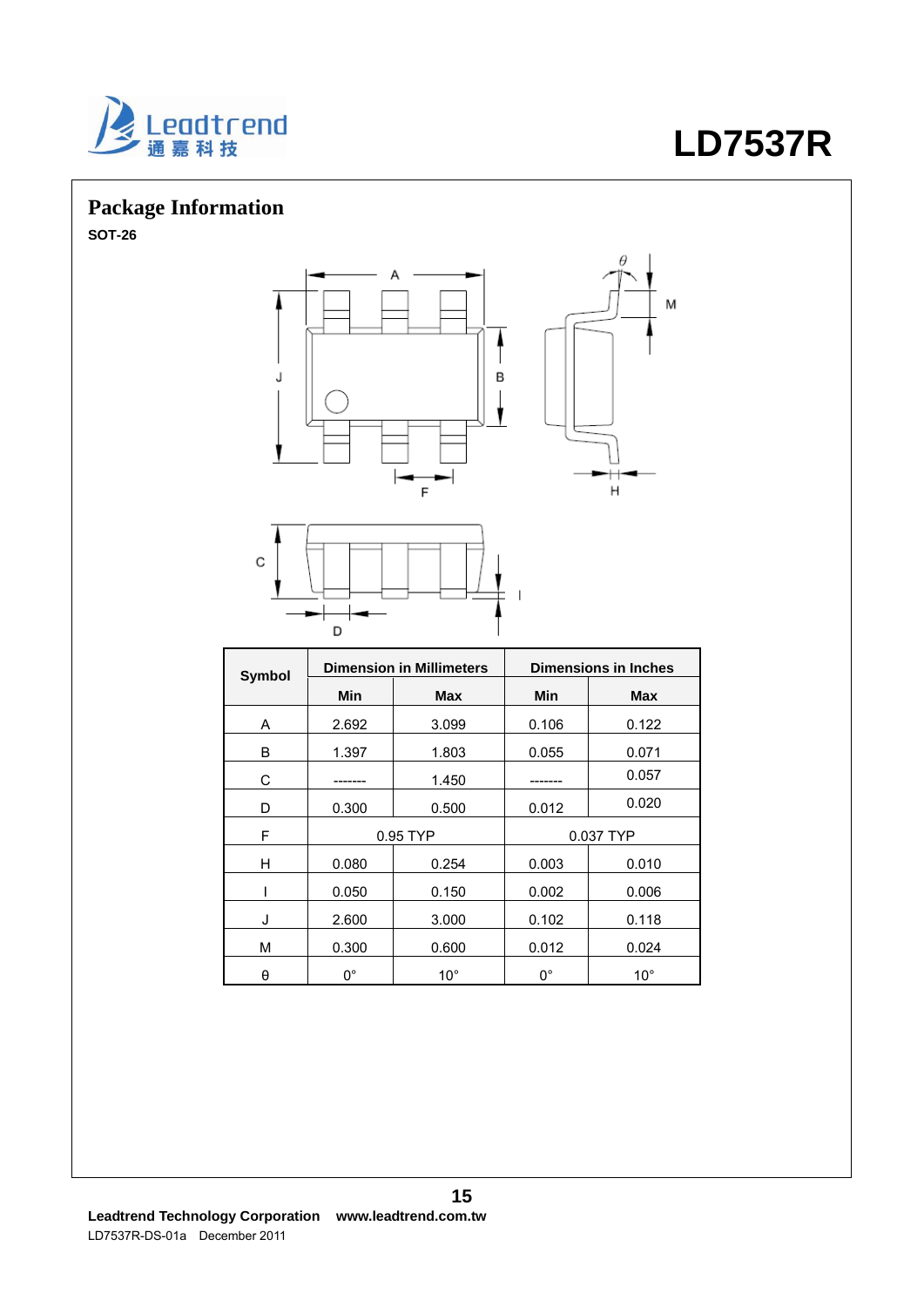

# **Package Information**

**DIP-8** 



| <b>Symbol</b> |       | <b>Dimension in Millimeters</b><br><b>Dimensions in Inches</b> |       |            |
|---------------|-------|----------------------------------------------------------------|-------|------------|
|               | Min   | <b>Max</b>                                                     | Min   | <b>Max</b> |
| A             | 9.017 | 10.160                                                         | 0.355 | 0.400      |
| в             | 6.096 | 7.112                                                          | 0.240 | 0.280      |
| C             |       | 5.334                                                          |       | 0.210      |
| D             | 0.356 | 0.584                                                          | 0.014 | 0.023      |
| F.            | 1.143 | 1.778                                                          | 0.045 | 0.070      |
| F             | 2.337 | 2.743                                                          | 0.092 | 0.108      |
|               | 2.921 | 3.556                                                          | 0.115 | 0.140      |
| J             | 7.366 | 8.255                                                          | 0.29  | 0.325      |
|               | 0.381 |                                                                | 0.015 | _____      |

### **Important Notice**

Leadtrend Technology Corp. reserves the right to make changes or corrections to its products at any time without notice. Customers should verify the datasheets are current and complete before placing order.